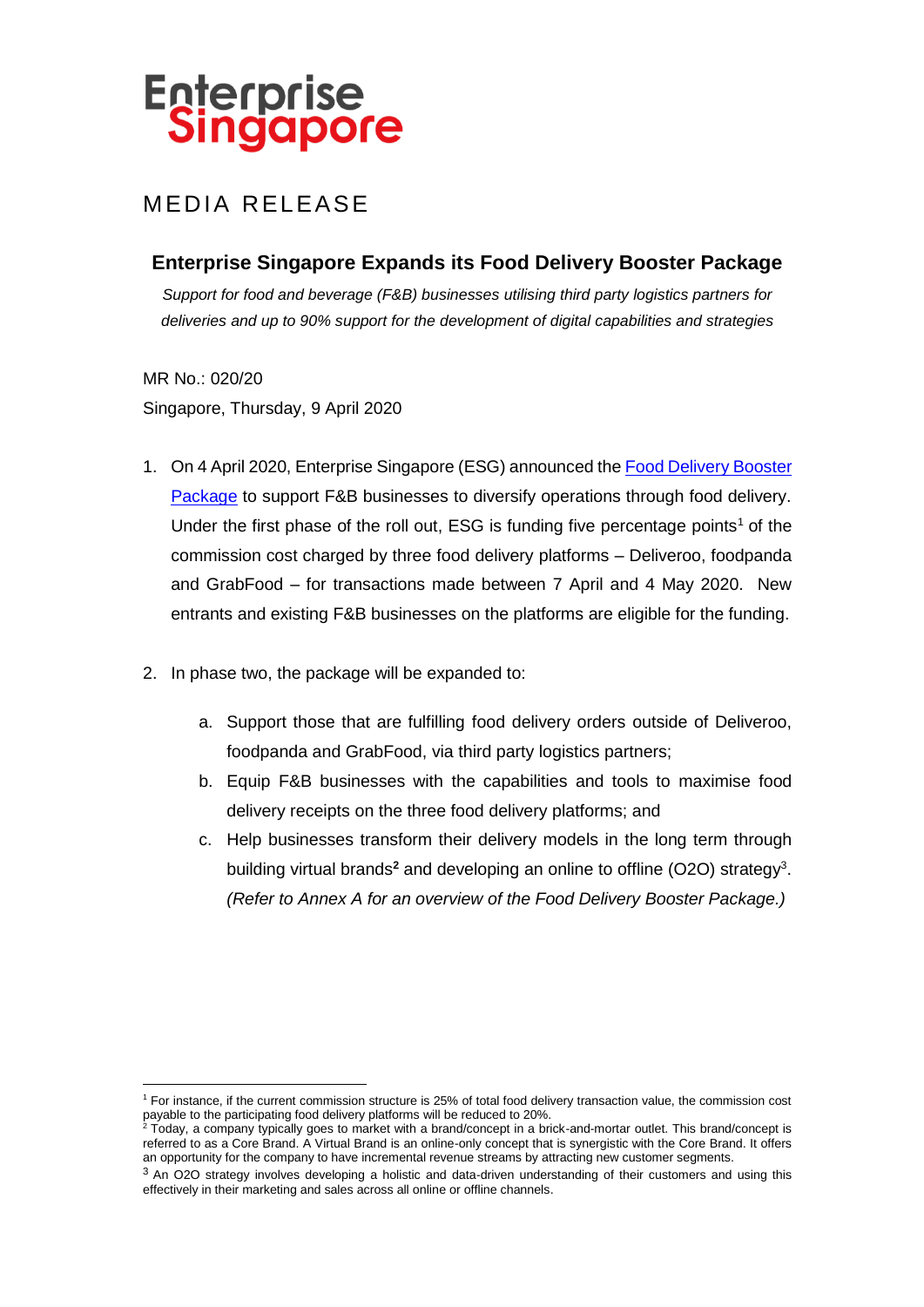## **Support for F&B businesses leveraging third party logistics partners for deliveries**

- 3. For F&B businesses which may not be on-board Deliveroo, foodpanda and GrabFood but are fulfilling food delivery orders through third party logistics partners, ESG will fund 20% of the delivery costs $4$ . This will be valid for orders made between 7 April and 4 May 2020. Funding will be disbursed through eligible third party logistics partners<sup>5</sup>, such as Lalamove and Zeek. Logistics players keen to come onboard can contact ESG at [food\\_division@enterprisesg.gov.sg](mailto:food_division@enterprisesg.gov.sg) from now till 15 April 2020. Applications will be reviewed on a case-by-case basis.
- 4. F&B businesses must have a food shop or food stall license issued by the Singapore Food Agency (SFA), and sell food that is prepared on premise for immediate consumption<sup>6</sup> to be eligible for the delivery funding.

## **Equipping F&B businesses with capabilities to maximise food delivery receipts on Deliveroo, foodpanda and GrabFood**

- 5. To assist F&B businesses in optimising their online presence and improving sales, ESG, together with Deliveroo, foodpanda and GrabFood, have worked out a capability development pack to cover three components:
	- i. **Capability building** to enhance the online performance of their menus, develop an appropriate pricing structure, understand and run promotions and bundle deals effectively.
	- ii. **Marketing support** to leverage the platforms' assets such as carousel advertisements and online banners, as well as in-app marketing credits to promote products, run discounts and gain greater customer mindshare.
	- iii. **Data/ insight sharing** to improve delivery performance and business models. Data collected can include financial (e.g. revenue generated) and operational performance (e.g. delivery fulfilment and efficiency rate).
- 6. These value-added services come on top of the current offering by the three food delivery platforms to F&B businesses, with the cost of each pack valued at more than S\$1,500. F&B businesses can benefit from these additional services by paying

 $\overline{a}$ 

<sup>&</sup>lt;sup>4</sup> There is no cap on the qualifying food delivery cost.

<sup>5</sup> F&B businesses will pay the third party logistics partners 80% of the delivery costs.

<sup>&</sup>lt;sup>6</sup> This excludes businesses solely retailing pre-packaged products, e.g. snacks and ice-cream.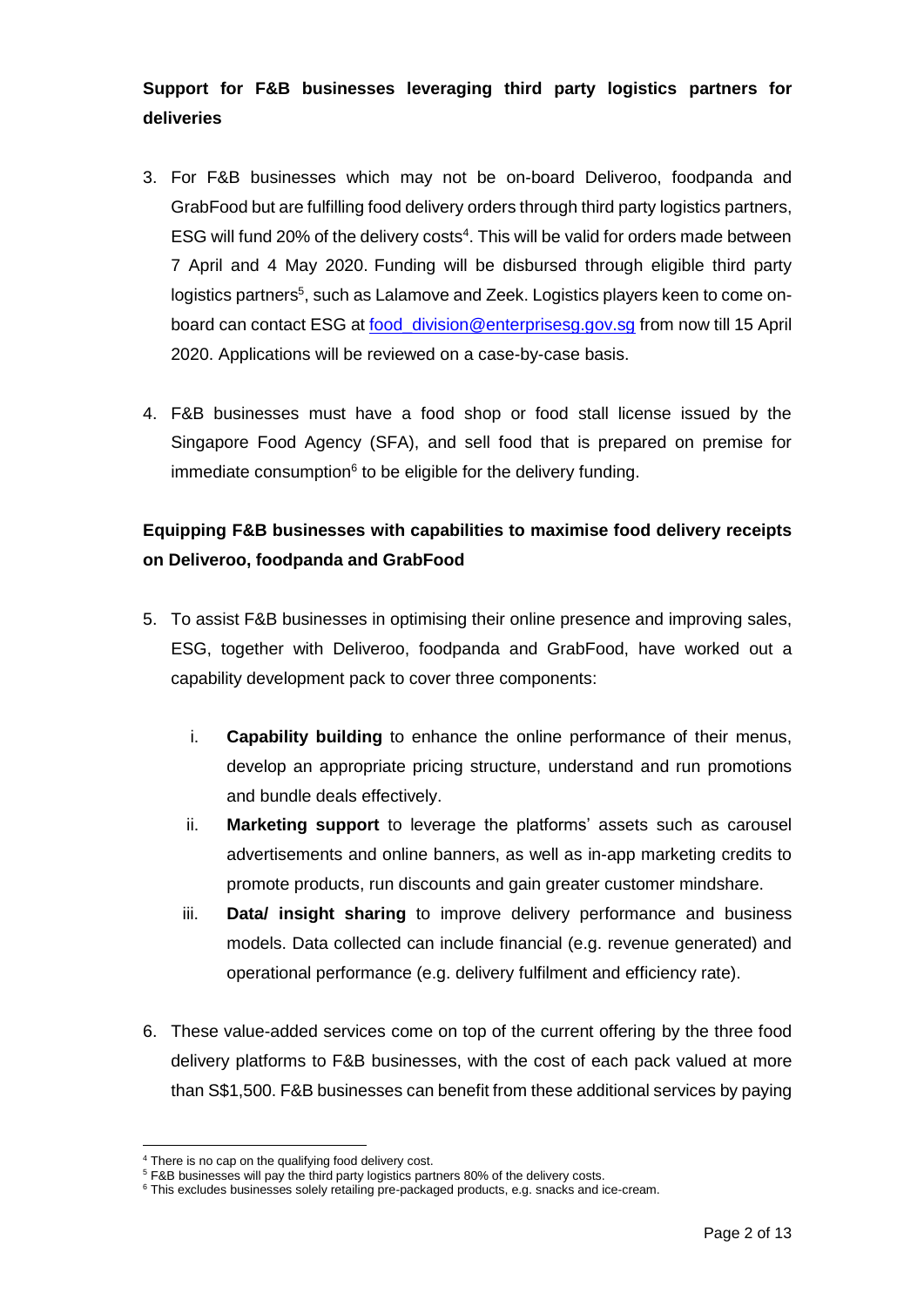a one-time fee of S\$100; the rest of the cost will be borne by ESG and the three platform providers. Those interested can sign up with Deliveroo, foodpanda and GrabFood directly, between 13 April and 31 December 2020. The capability development pack will be applicable for a period of one year from the date of application, on a first-come-first-served limited basis. *(Refer to Annex B for more details.)*

## **Developing long term digital capabilities and strategies**

- 7. To further help F&B businesses respond to the growing trend of online delivery and build digital capabilities for the long term, ESG will support up to 90% of eligible costs, including digital marketing and manpower costs<sup>7</sup>, for the following two areas through the Enterprise Development Grant (EDG) $^8$ :
	- a. **Creating a virtual brand:** The creation of a virtual brand can enable F&B businesses to pilot new concepts and gain additional revenue streams by attracting new customer segments, as well as optimise current capacities in manpower and operations (i.e. in the outlet, central kitchen and shared kitchens). Virtual brands can be created with lower capital expenditures and risks as compared to setting up a new brand through a brick-and-mortar format. *(Refer to Annex C for more details.)*
	- b. **Developing an O2O strategy:** As the food delivery market continues to grow, F&B businesses can strengthen customer engagement across the various touchpoints through a sound O2O strategy. This can be done by collecting and analysing data on how customers interact with the brand online and offline, for instance through their own online delivery shopfront and existing systems such as Point-of-Sales. By doing so, businesses are able to make more informed decisions. *(Refer to Annex D for more details.)*
- 8. Said **Mr Ted Tan, Deputy Chief Executive Officer, Enterprise Singapore,** "In the past year, the industry has seen a strong demand in food deliveries, as a result of changing consumer preferences. Thus, it is increasingly important for F&B businesses to optimise their business models for online sales as well as to build new capabilities to navigate the digital space. Despite the challenges brought about

 $\overline{a}$  $7$  The additional manpower support can help the company put in place new processes during the initial months to ensure smooth operations and sustain online efforts in the long term.

<sup>8</sup> Under the enhanced Enterprise Development Grant, the support level has been raised from up to 70% to up to 80% for applications made till 31 December 2020. For firms more severely impacted by COVID-19, the maximum support level can be raised to 90%. This was announced during the Supplementary Budget 2020.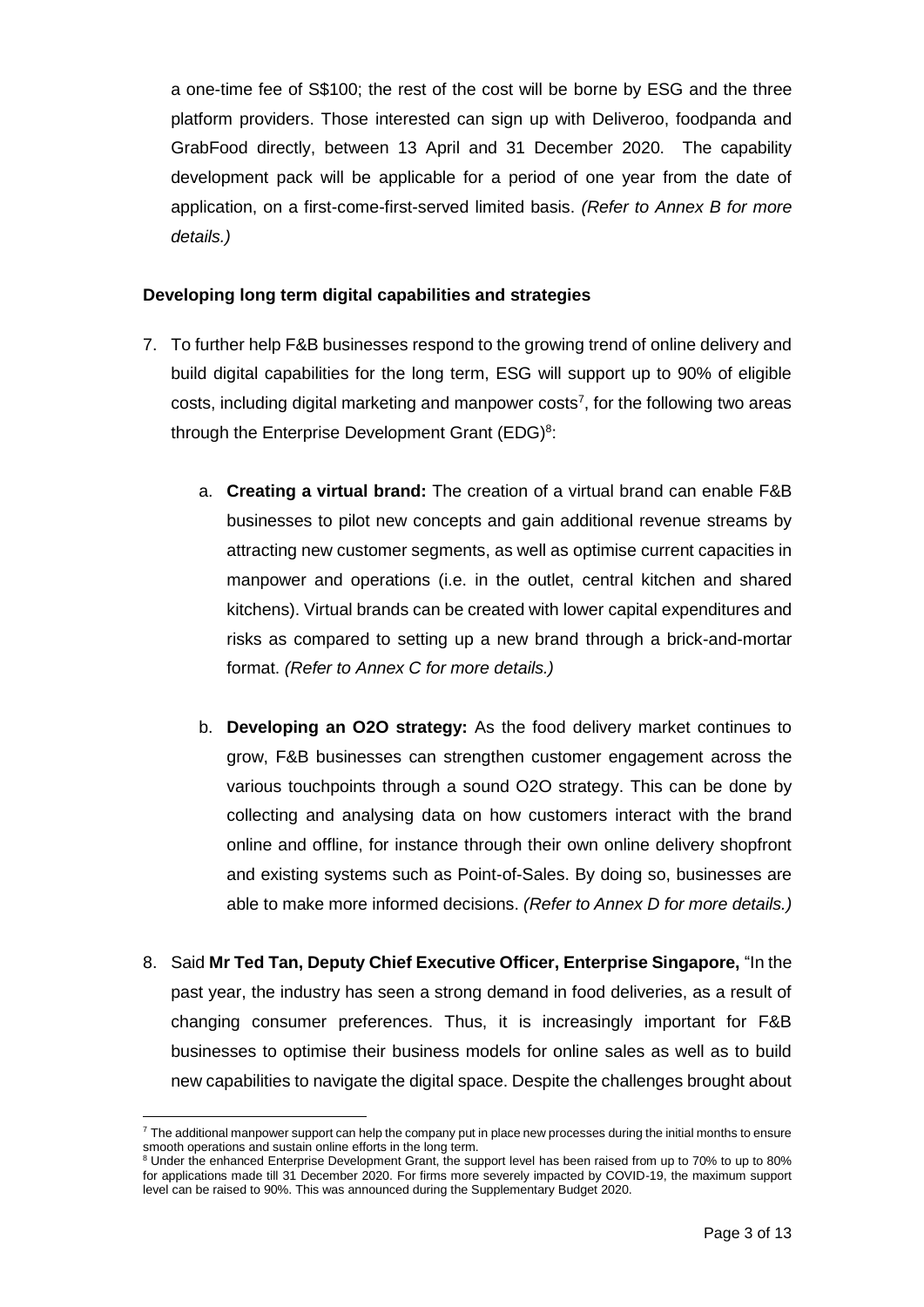by COVID-19, businesses can take the opportunity to start building their online presence. We encourage more businesses to leverage the Food Delivery Booster Package to effectively tap the digital space for the long term."

9. Similar to the other initiatives under the SMEs Go Digital programme, the Food Delivery Booster Package helps F&B businesses strengthen their digital capabilities to thrive in the new digital era.

## **Annex A: Overview of Food Delivery Booster Package**

**Annex B: Summary of capability development packs offered by Deliveroo, foodpanda and GrabFood**

**Annex C: Description and case studies of virtual brands** 

**Annex D: Description and case studies of O2O Strategies** 

Get your story leads from Enterprise Singapore's [Facebook](https://www.facebook.com/enterprisesg) (@enterpriseSG), [LinkedIn](https://www.linkedin.com/company/enterprisesg) and [YouTube.](https://www.youtube.com/enterprisesingapore)

## **-End-**

For media enquiries, please contact:

Foo Xiao Xuan Business Partner, Corporate Communications M : +65 9018 6916 E : [foo\\_xiao\\_xuan@enterprisesg.gov.sg](mailto:foo_xiao_xuan@enterprisesg.gov.sg)

## **About Enterprise Singapore**

Enterprise Singapore is the government agency championing enterprise development. We work with committed companies to build capabilities, innovate and internationalise.

We also support the growth of Singapore as a hub for global trading and startups, and build trust in Singapore's products and services through quality and standards.

Visit [www.enterprisesg.gov.sg](http://www.enterprisesg.gov.sg/) for more information.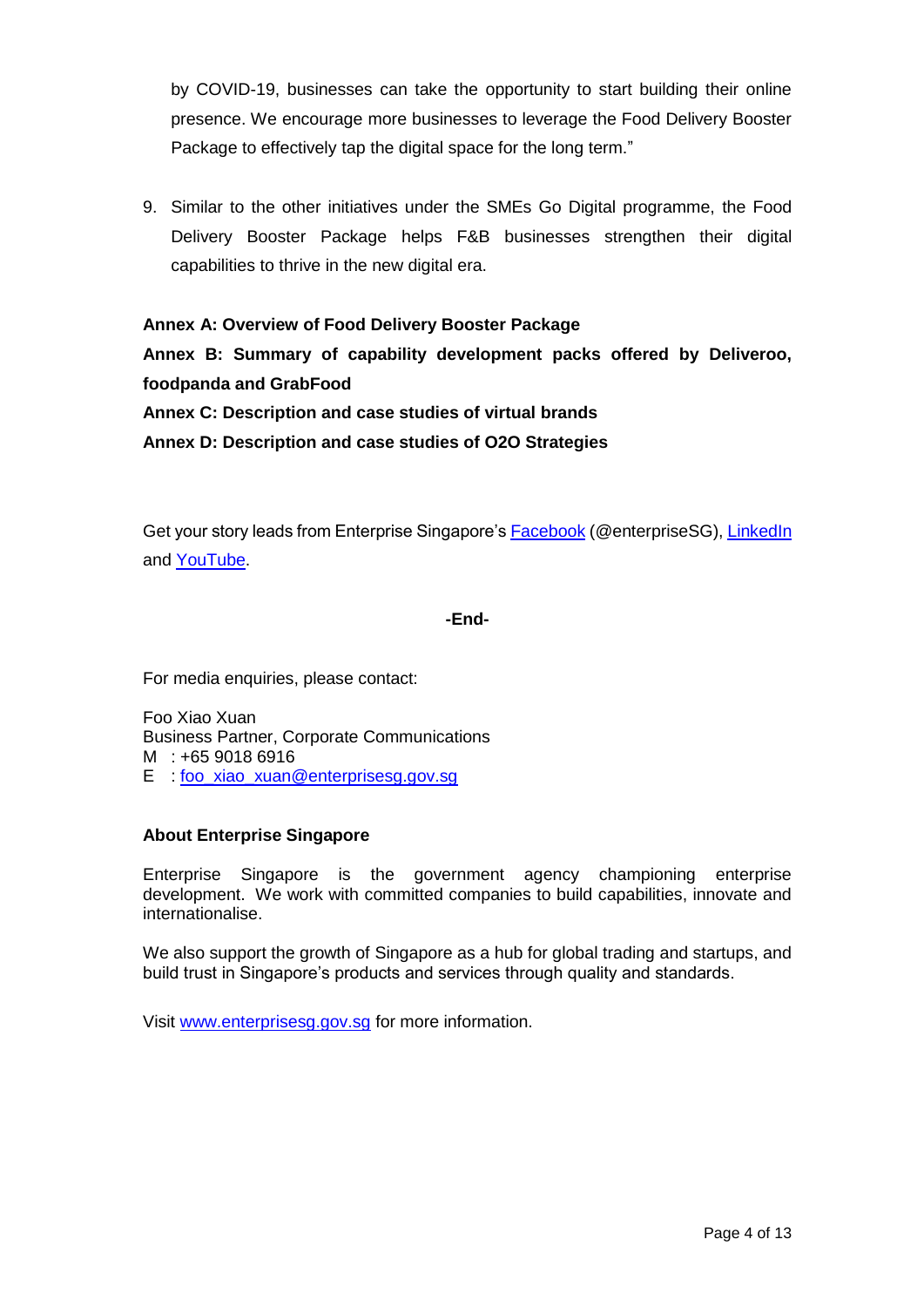## **Overview of Food Delivery Booster Package**

Click <u>here</u> to download the below image. Image credit: Enterprise Singapore

|  |                                                                                                                                                                                                                                                                                                                                                                 | FOOD DELIVERY<br><b>BOOSTER PACKAGE</b><br><b>At a Glance</b>                                                                                                                                                                |
|--|-----------------------------------------------------------------------------------------------------------------------------------------------------------------------------------------------------------------------------------------------------------------------------------------------------------------------------------------------------------------|------------------------------------------------------------------------------------------------------------------------------------------------------------------------------------------------------------------------------|
|  |                                                                                                                                                                                                                                                                                                                                                                 | <b>BENEFITS</b>                                                                                                                                                                                                              |
|  |                                                                                                                                                                                                                                                                                                                                                                 |                                                                                                                                                                                                                              |
|  | Manage delivery costs & optimise sales                                                                                                                                                                                                                                                                                                                          | Develop long-term digital capabilities                                                                                                                                                                                       |
|  | Via eligible 3rd party<br>logistics providers <sup>1</sup><br>Get 20% support for delivery<br>cost per trip<br>(From 7 April to 4 May 2020)<br>Via Deliveroo, foodpanda<br>and/or GrabFood<br>• Get reduced commission cost<br>for each delivery platform by<br>5 percentage points <sup>2</sup><br>(From 7 April to 4 May 2020)<br>Improve your sales on these | Diversify your business model by<br>Piloting new concepts with<br>a virtual brand<br>Enhancing customer<br>engagement with an online<br>to offline strategy<br>(Up to 90% support under the Enterprise<br>Development Grant) |
|  | 3 platforms with their capability<br>development packs at S\$100 each <sup>3</sup><br>1 I.e., Deliveries not carried out via Deliveroo, foodpanda and/or GrabFood.                                                                                                                                                                                              | <sup>2</sup> E.g. If the current commission structure is 25% of total food delivery transaction value, the commission cost payable to the participating food                                                                 |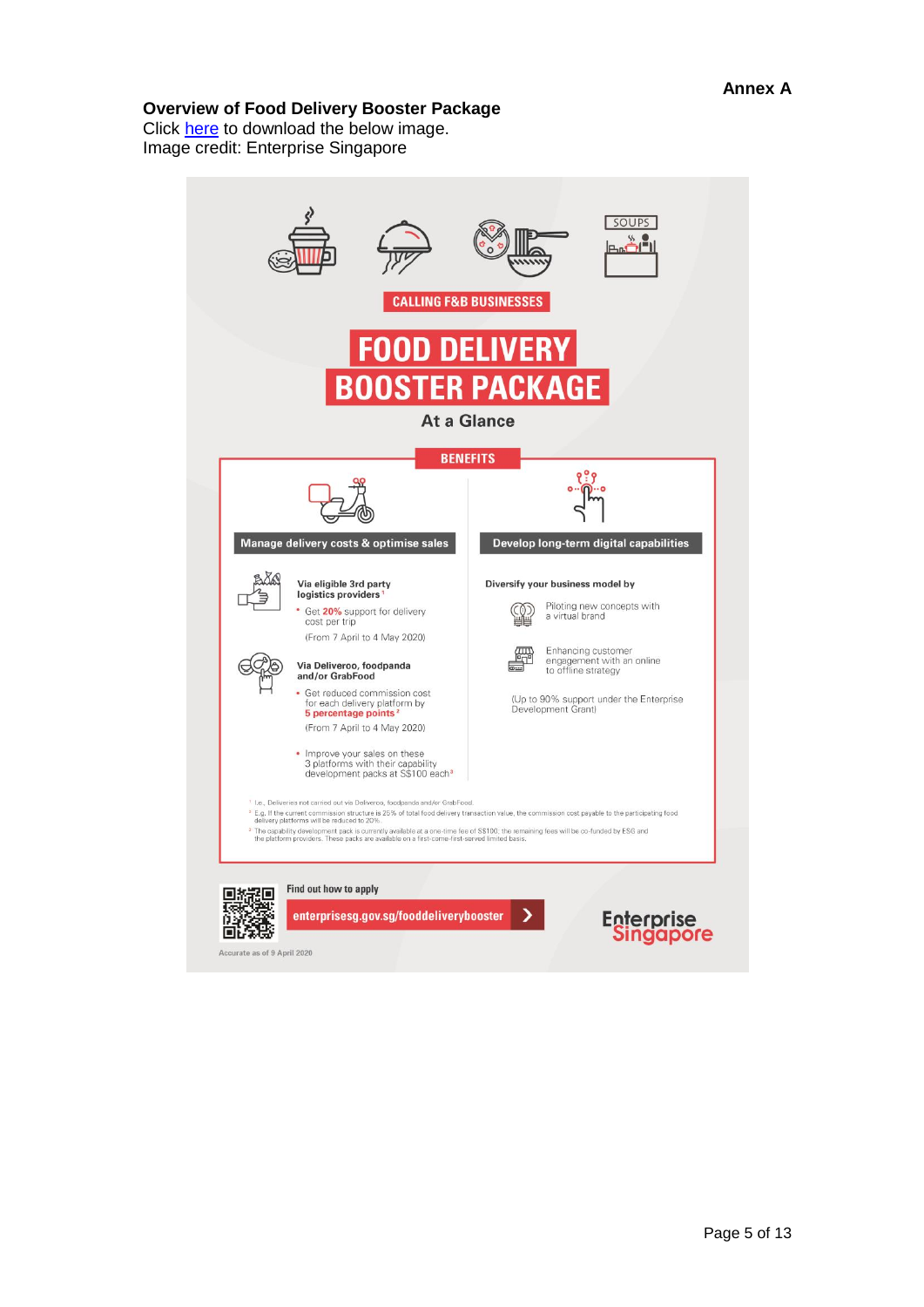## **Overview of Food Delivery Booster Package**

|           | Areas of support                                                                                                                                                            | <b>Eligibility</b>                                                                                                                                                                                                                                                                                              | How to apply?                                                                                                                                                            | <b>Period of</b><br>funding                               | <b>Disbursement of</b><br>funding                                      |
|-----------|-----------------------------------------------------------------------------------------------------------------------------------------------------------------------------|-----------------------------------------------------------------------------------------------------------------------------------------------------------------------------------------------------------------------------------------------------------------------------------------------------------------|--------------------------------------------------------------------------------------------------------------------------------------------------------------------------|-----------------------------------------------------------|------------------------------------------------------------------------|
| Α.        | Funding of five<br>percentage points of<br>commission cost<br>charged                                                                                                       | F&B businesses that are on-<br>board Deliveroo, foodpanda<br>and GrabFood.<br>These businesses must have<br>a food shop or food stall<br>license issued by the<br>Singapore Food Agency<br>(SFA), and sell food that is<br>prepared on premise for<br>immediate consumption.                                    | Eligible F&B businesses will<br>automatically benefit from lower<br>commission cost if they are<br>fulfilling delivery orders through<br>these three delivery platforms. | 7 April to 4 May<br>2020                                  | Direct to F&B<br>business through<br>these three delivery<br>platforms |
| <b>B.</b> | Capability<br>development pack<br>valued at more than<br>S\$1,500 each,<br>covering:<br>1. Capability<br>building<br>2. Marketing<br>support<br>3. Data/ insight<br>sharing | F&B businesses that are on-<br>board Deliveroo, foodpanda<br>and GrabFood.<br>These businesses must have<br>a food shop or food stall<br>license issued by the<br>Singapore Food Agency<br>(SFA), and sell food that is<br>prepared on premise for<br>immediate consumption.<br><b>F&amp;B businesses must:</b> | Interested F&B businesses can<br>sign up with the platforms<br>directly, between 13 April to 31<br>Dec 2020.<br>Fee: S\$100                                              | Applicable for<br>one year from<br>date of<br>application |                                                                        |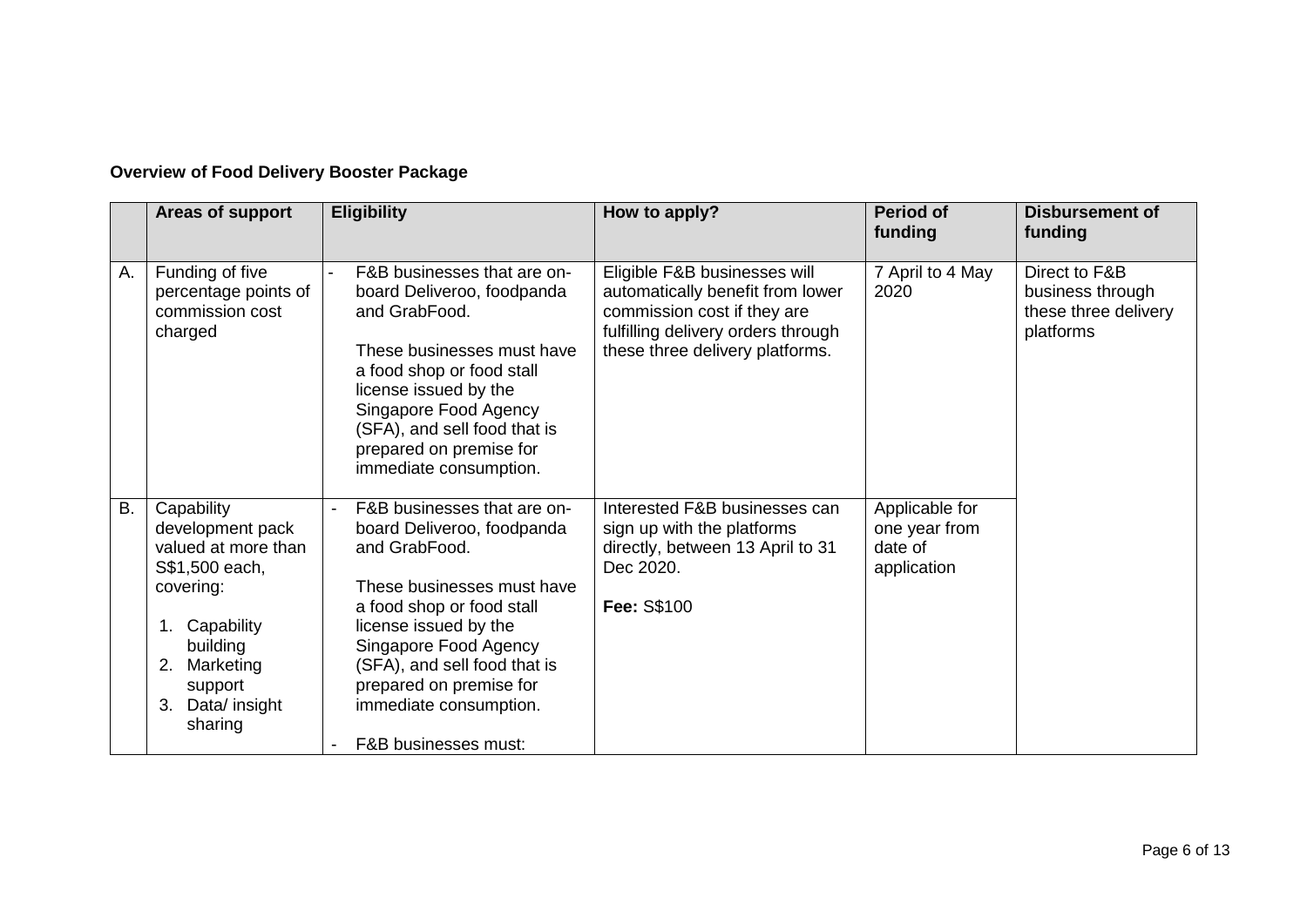|    |                                                                                                                                                               | Be registered and<br>operating in Singapore.<br>Have a minimum of 30%<br>local shareholding.<br>Be in a financially viable<br>position to start and<br>complete the project.                                                                                                                                                                            |                                                                                                                                                                                                   |                                |                                                                                   |
|----|---------------------------------------------------------------------------------------------------------------------------------------------------------------|---------------------------------------------------------------------------------------------------------------------------------------------------------------------------------------------------------------------------------------------------------------------------------------------------------------------------------------------------------|---------------------------------------------------------------------------------------------------------------------------------------------------------------------------------------------------|--------------------------------|-----------------------------------------------------------------------------------|
| C. | Funding of 20% of<br>delivery costs<br>through third party<br>logistics partners                                                                              | F&B businesses that are<br>fulfilling food delivery orders<br>outside of Deliveroo,<br>foodpanda and GrabFood, via<br>third party logistics partners.<br>These businesses must have<br>a food shop or food stall<br>license issued by the<br>Singapore Food Agency<br>(SFA), and sell food that is<br>prepared on premise for<br>immediate consumption. | Eligible F&B businesses will<br>automatically benefit from lower<br>delivery cost if they fulfil their<br>orders through approved third<br>party logistics partners such as<br>Lalamove and Zeek. | 7 April to 4 May<br>2020       | Direct to F&B<br>businesses through<br>eligible third party<br>logistics partners |
| D. | Up to 90% funding<br>through the<br>Enterprise<br><b>Development Grant</b><br>(EDG) to develop:<br>1. Virtual brand<br>2. Online to offline<br>(O2O) strategy | F&B businesses need to<br>Be registered and<br>operating in Singapore<br>Have a minimum of 30%<br>local shareholding<br>Be in a financially viable<br>position to start and<br>complete the project                                                                                                                                                     | Apply on Business Grant Portal<br>at<br>http://www.businessgrants.gov.sg                                                                                                                          | 9 April to 31<br>December 2020 | EDG grant<br>disbursement                                                         |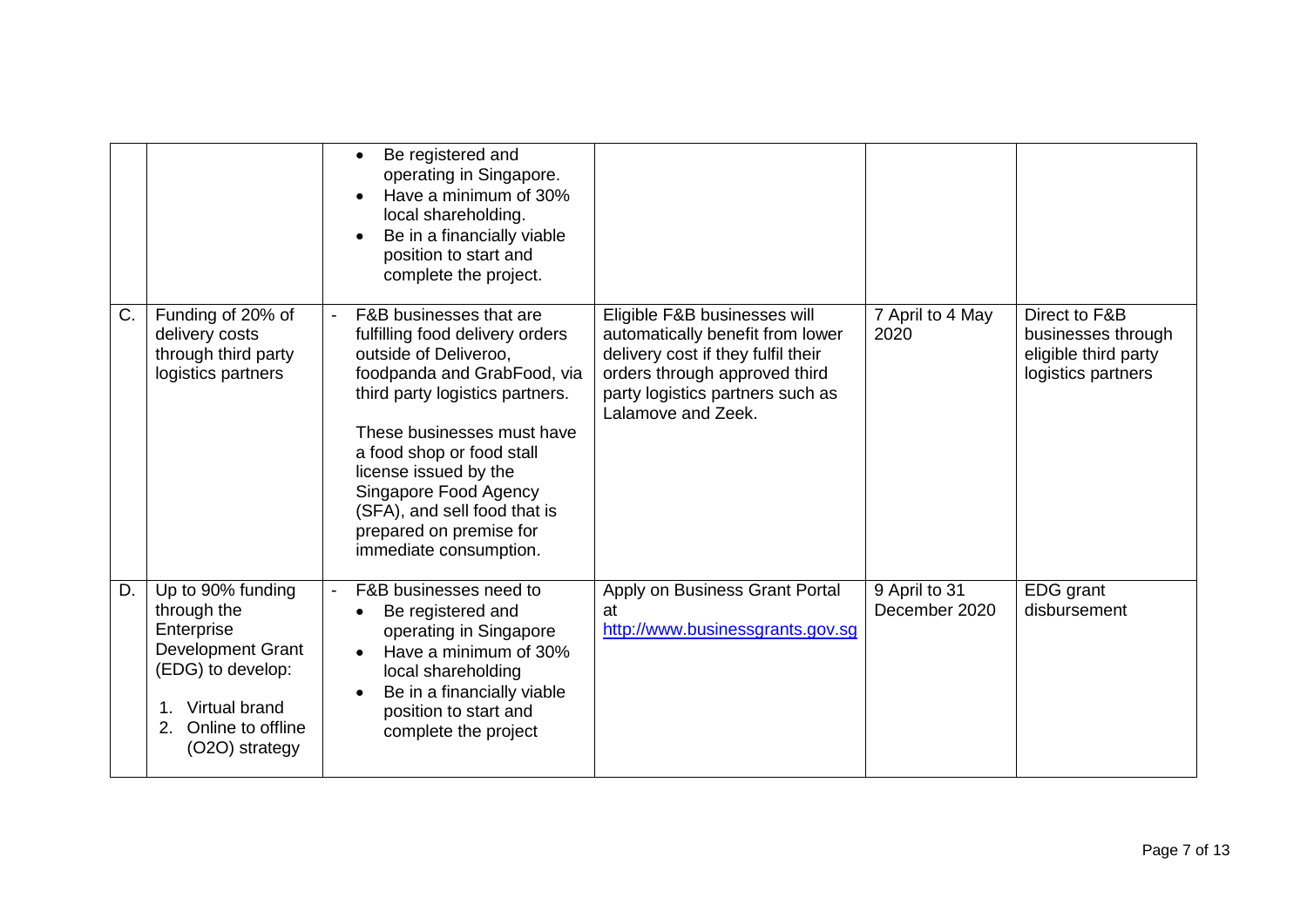## **Summary of capability development packs\* offered by Deliveroo, foodpanda and GrabFood**

|                                                                                                                                                                                                                                | <b>Food delivery platforms</b>                                                                                                                                                           |                                                                                                                                                            |                                                                                                                                                                             |  |  |
|--------------------------------------------------------------------------------------------------------------------------------------------------------------------------------------------------------------------------------|------------------------------------------------------------------------------------------------------------------------------------------------------------------------------------------|------------------------------------------------------------------------------------------------------------------------------------------------------------|-----------------------------------------------------------------------------------------------------------------------------------------------------------------------------|--|--|
| <b>Categories</b>                                                                                                                                                                                                              | <b>Deliveroo</b>                                                                                                                                                                         | foodpanda                                                                                                                                                  | <b>GrabFood</b>                                                                                                                                                             |  |  |
| Sign-up period: 13 April and 31 December 2020 on a first-come-first-served limited basis<br>Validity: Each capability development pack will extend support to businesses for a period of one year from the date of application |                                                                                                                                                                                          |                                                                                                                                                            |                                                                                                                                                                             |  |  |
| <b>Capability building</b>                                                                                                                                                                                                     | Access online materials in the<br>$\overline{a}$<br>form of webinars (at least three<br>training modules) and a<br>marketing guide on launching<br>a brand online<br>1-on-1 consultation | Access online materials in the<br>form of training video or deck<br>(at least 12 training modules)                                                         | Access online materials in the<br>$\overline{\phantom{a}}$<br>form of webinars and training<br>videos (at least six training<br>modules)                                    |  |  |
| <b>Marketing support</b>                                                                                                                                                                                                       | Credits to run in-app marketing<br>and discounts                                                                                                                                         | Access to foodpanda's<br>marketing channels (e.g. in-<br>app Carousel, Electronic Direct<br>Mailer (EDM) feature)                                          | Access to GrabFood's<br>marketing channels (e.g.<br>promo tagging, EDM feature,<br>promo tagging, GrabFood-led<br>campaign entitlements)<br>Credits to run in-app discounts |  |  |
| <b>Data/insight sharing</b>                                                                                                                                                                                                    | Monthly delivery performance<br>report#, which includes:<br>Financial performance (e.g.<br>$\circ$<br>week-on-week sales,<br>completed orders)                                           | Weekly delivery performance<br>report <sup>#</sup> , which includes:<br>Financial performance (e.g.<br>$\circ$<br>week-on-week sales,<br>completed orders) | Monthly delivery performance<br>$\overline{\phantom{a}}$<br>report# which includes:<br>Financial performance (e.g.<br>$\circ$<br>week-on-week sales,<br>completed orders)   |  |  |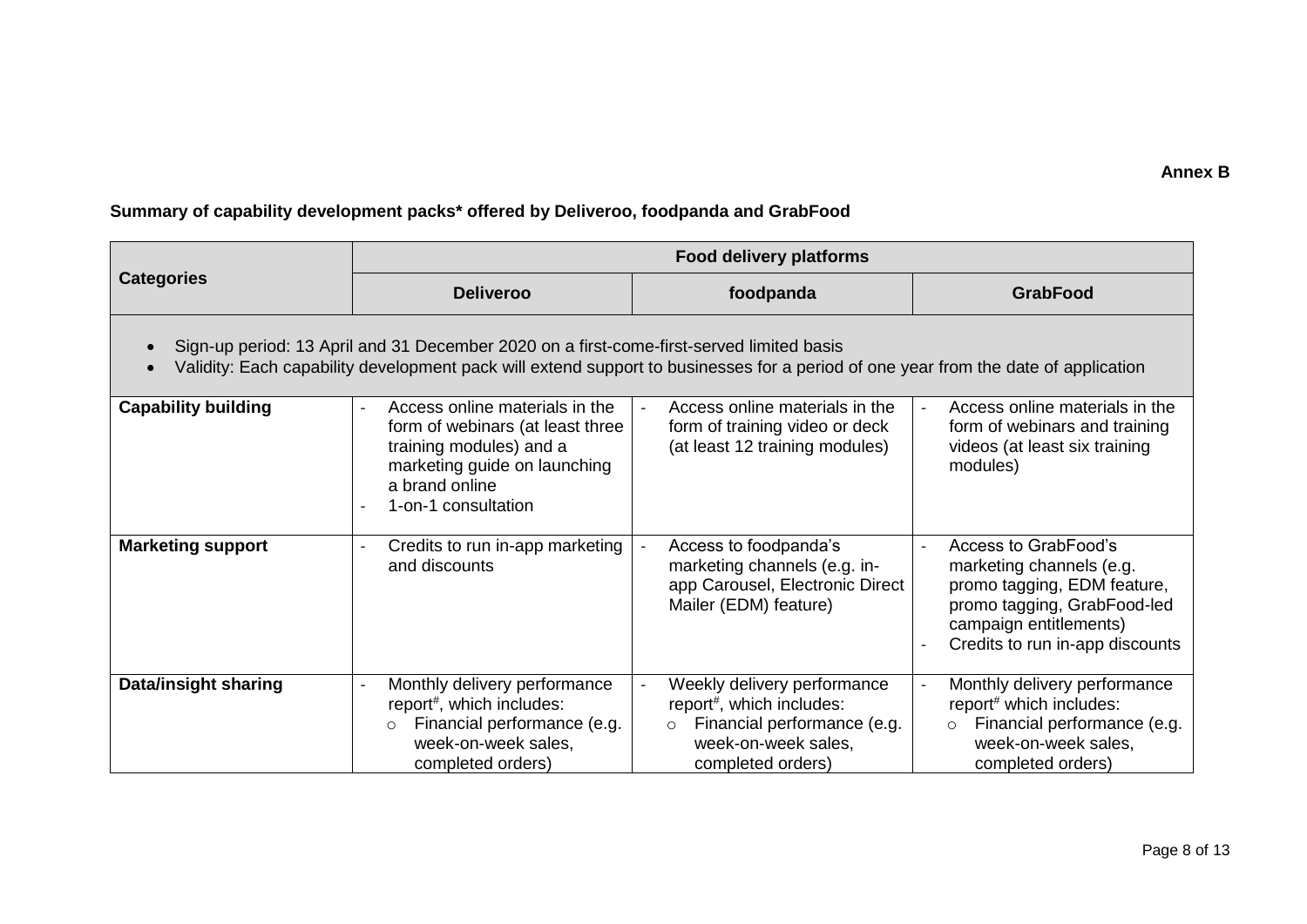|                                                  | Operational performance<br>$\circ$<br>(e.g. average delivery and<br>food preparation time)<br>Customer profile (e.g. total<br>$\circ$<br>and new customers, rating,<br>order frequency, top items) | Operational performance<br>$\circ$<br>(e.g. average delivery and<br>food preparation time, fail<br>rate)<br>Customer rating<br>$\circ$                                                                                          | Order heat map (e.g.<br>$\circ$<br>distribution of orders)<br>Top selling items (e.g. by<br>$\circ$<br>sales, by quantity)<br>Customer profile (e.g. total<br>and new customers) |
|--------------------------------------------------|----------------------------------------------------------------------------------------------------------------------------------------------------------------------------------------------------|---------------------------------------------------------------------------------------------------------------------------------------------------------------------------------------------------------------------------------|----------------------------------------------------------------------------------------------------------------------------------------------------------------------------------|
| <b>On-boarding support</b>                       | On-boarding fee waived<br>Free product photography^                                                                                                                                                | First month commission<br>waived <sup>1</sup><br>On-boarding fee waived<br>Free product photography^<br><sup>1</sup> Applicable for new vendors<br>with $\leq$ 2 outlets, and contracts<br>signed from 9 April to 4 May<br>2020 | Allow deferment of account<br>activation fee, offset against<br>commissions from subsequent<br>food orders                                                                       |
| Out-of-pocket cost incurred<br>by F&B businesses | S\$100 per outlet                                                                                                                                                                                  |                                                                                                                                                                                                                                 |                                                                                                                                                                                  |
| <b>Sign-up link</b>                              | New merchants:<br>https://restaurants.deliveroo.com/e<br>$n-Sq$<br><b>Existing merchants:</b><br>am@deliveroo.com.sg                                                                               | For both new and existing<br>merchants:<br>https://www.pandapartners.sg/boo<br>ster-package/                                                                                                                                    | For both new and existing<br>merchants:<br>https://www.grab.com/sg/esgboost<br>erpackage/                                                                                        |

#### **Notes:**

\*Information is accurate as at 9 April 2020.

#The stated areas in the performance report are in addition to what F&B businesses can currently access via the respective merchant portals with real-time transactional data. ^Also applicable to existing merchants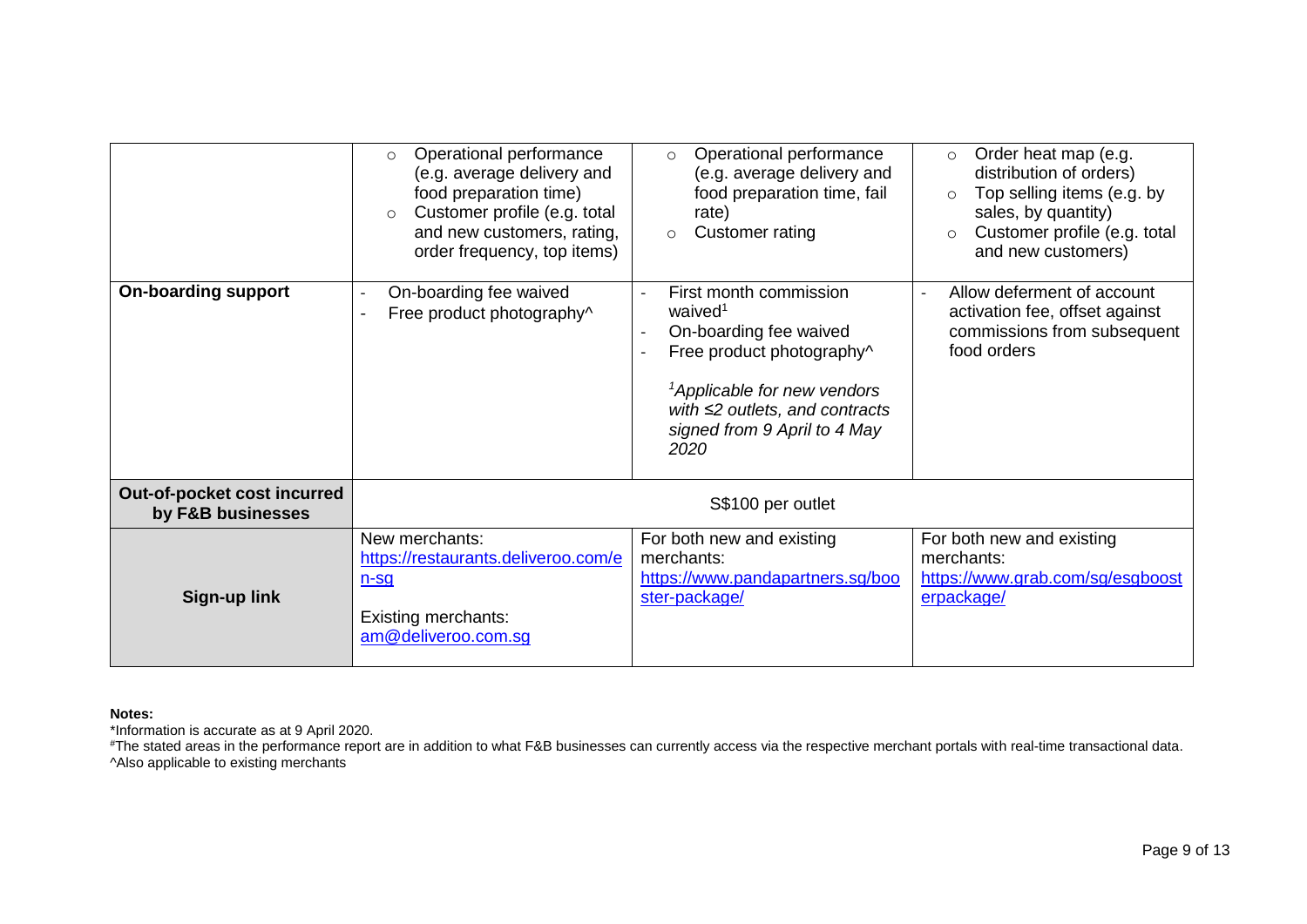## **Description and case studies of Virtual Brands**

#### **Background**

- 1. With the advent of the sharing economy and the proliferation of technology in our daily lives, consumers' spending habits are increasingly driven by their desire for convenience. Today, the main expression of this trend in the Food Services (FS) industry is reflected in the growth of on-demand food delivery. Online food delivery is expected to continue to grow globally at a CAGR of more than 20% from now untill 2025.
- 2. At the same time, operating costs for the traditional brick-and-mortar format continue to climb as a result of rising labour and rental costs. To achieve higher returns, it is important for companies to optimise their brick-and-mortar operations while tapping the opportunities of online sales.
- 3. One form of optimisation is for companies to leverage existing capacity to develop new Virtual Brands. Today, a company typically goes to market with a brand/concept in a brick-and-mortar outlet. This brand/concept is referred to as a Core Brand. A Virtual Brand is an online-only concept that is synergistic with the Core Brand. It offers an opportunity for the FS company to build incremental revenue streams by attracting new customer segments. This can be done with minimal increase in labour and rental costs. Virtual brands also represents lower risks involved compared to a setup of a new brand in a brick-and-mortar format.

|   | <b>Benefits</b>                                                             | <b>Description</b>                                                                                                                                                                                                                                                             |
|---|-----------------------------------------------------------------------------|--------------------------------------------------------------------------------------------------------------------------------------------------------------------------------------------------------------------------------------------------------------------------------|
|   | Optimises direct<br>costs and<br>loverheads                                 | • Overheads (e.g. Able to increase revenue without<br>the need to increase space)<br>• Direct costs (e.g. Able to achieve labour<br>productivity by increasing revenue with minimal<br>increase in labour, reduce cost of goods sold<br>through sharing of common ingredients) |
| 2 | Diversifies or<br>transforms the<br>company's offering<br>with a lower risk | • Most concepts that are piloted in the market begin<br>in a brick-and-mortar front which is costly to set up<br>and shut down.<br>• Companies can test new concepts without the need<br>to invest in a new brick-and mortar front.                                            |

4. A Virtual Brand has two main benefits to the company: a) optimise costs and b) diversifying or transforming the company's offering with a lower risk.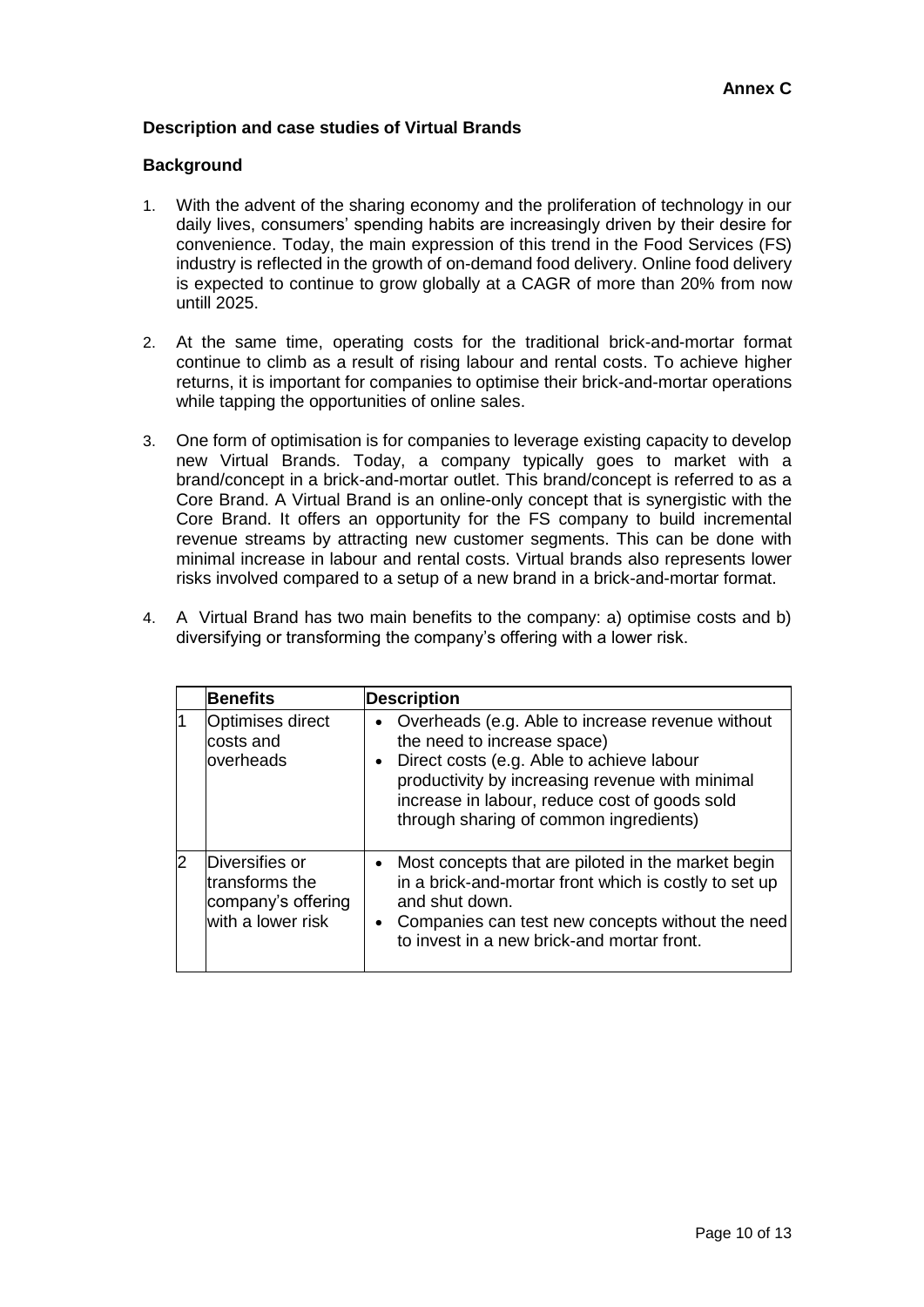## **Case Study of Virtual Brands**

#### **Green Monster Salads**

Green Monster Salads is a virtual DIY salad concept conceptualised by its Core Brand, Artisan Boulangerie Co (ABC).

Artisan Boulangerie Co. began its story in Singapore as a single bakery cafe and has since developed into a lifestyle café offering wholesome food with multiple outlets across Singapore. Their menu consists of a robust all-day brunch menu, with hearty and pastas, salads and a range of artisanal morning pastries and desserts. Beyond the rich selection of European-inspired food, ABC is also known for their hand crafted specialty coffees.

Green Monster Salads was developed leveraging 85% of the same SKUs from ABC's kitchen, and currently managed with less than 15% incremental labour. The brand new concept which launched with a smaller, category focused menu and fun branding resulted in great consumer reception without diluting the reputation of the Core Brand.

#### **ABC's Menu VS Green MonsterSalads' Menu**

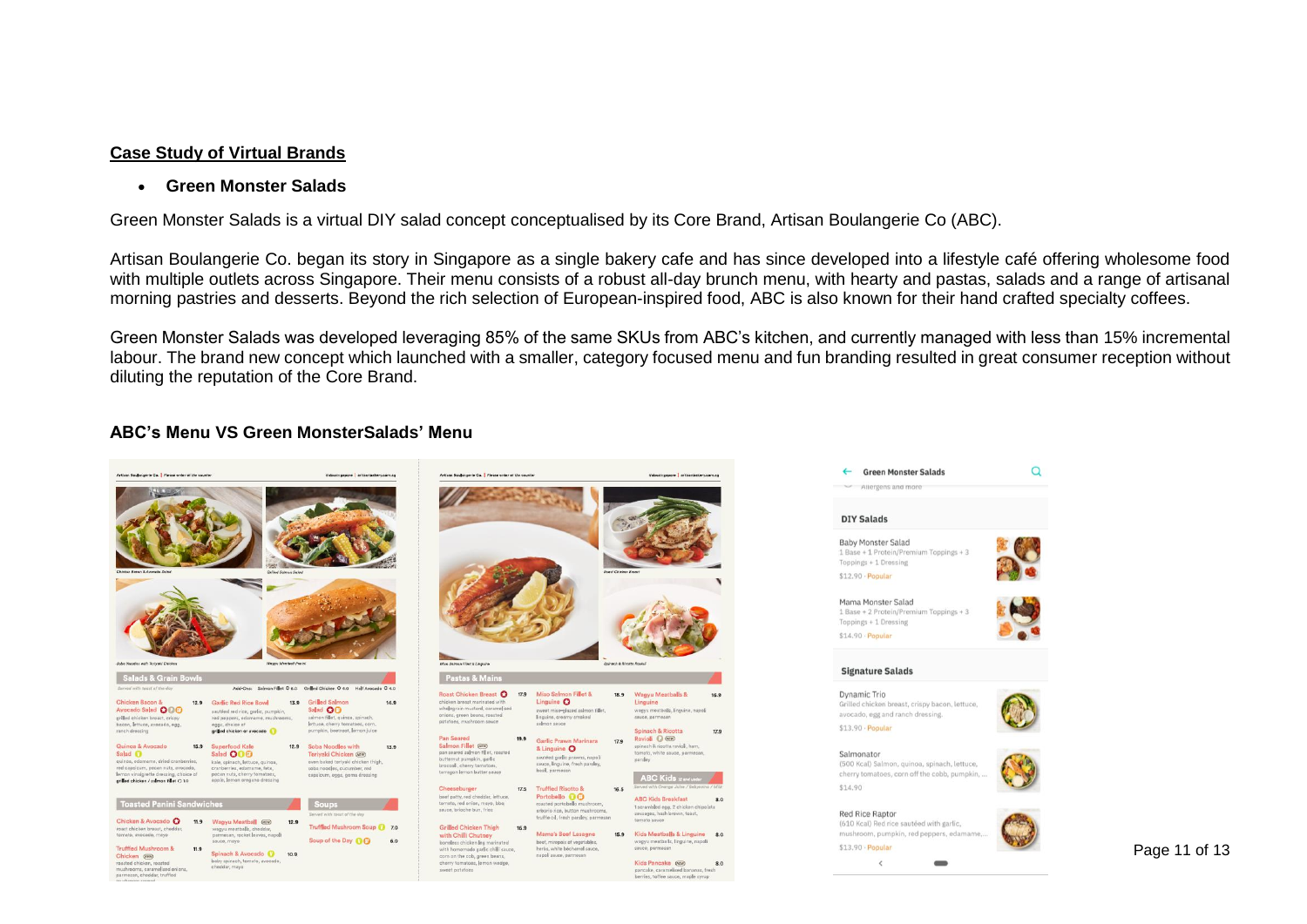## **Description and case studies of O2O strategies**

## **Background**

- 1. Globally, there is a growing ecosystem of online platforms to help Food Services (FS) companies meet this demand for convenience through food delivery. Food delivery platforms<sup>9</sup>, in particular, have been successful in helping companies reach out to a large customer base.
- 2. It is also important for companies to build their own channels and mechanisms to remain directly engaged with their customers, and collecting customer data. Through this, companies can achieve a better understanding of their online customers and continue to enhance their value proposition to them.
- 3. Companies that have already built a strong brand equity should consider developing an online-to-offline (O2O) strategy to guide the growth of their business in the long term. This involves developing a holistic and data-driven understanding of their customers and using this effectively in their marketing and sales across all online or offline channels.

|    | <b>Benefits</b>                                                                               | <b>Description</b>                                                                                                                                                                                                                 |
|----|-----------------------------------------------------------------------------------------------|------------------------------------------------------------------------------------------------------------------------------------------------------------------------------------------------------------------------------------|
|    | Derive deeper<br>insights on<br>consumer behavior<br>and strengthen<br>consumer<br>engagement | As customers become more mindful and<br>increasingly looking for value, companies need to<br>understand their customers' values better through<br>data and insight.<br>More personalised offerings could be provided.<br>$\bullet$ |
| 12 | Enhance and<br>lmaximise brand<br>equity                                                      | • Companies can actively shape how customers think<br>and feel about their brands by engaging with them<br>in both online and offline channels.<br>Stronger brands can better stand out in a crowded<br>$\bullet$<br>market.       |

 $\overline{a}$ <sup>9</sup> Food delivery platforms refers to companies such as Deliveroo, foodpanda and GrabFood